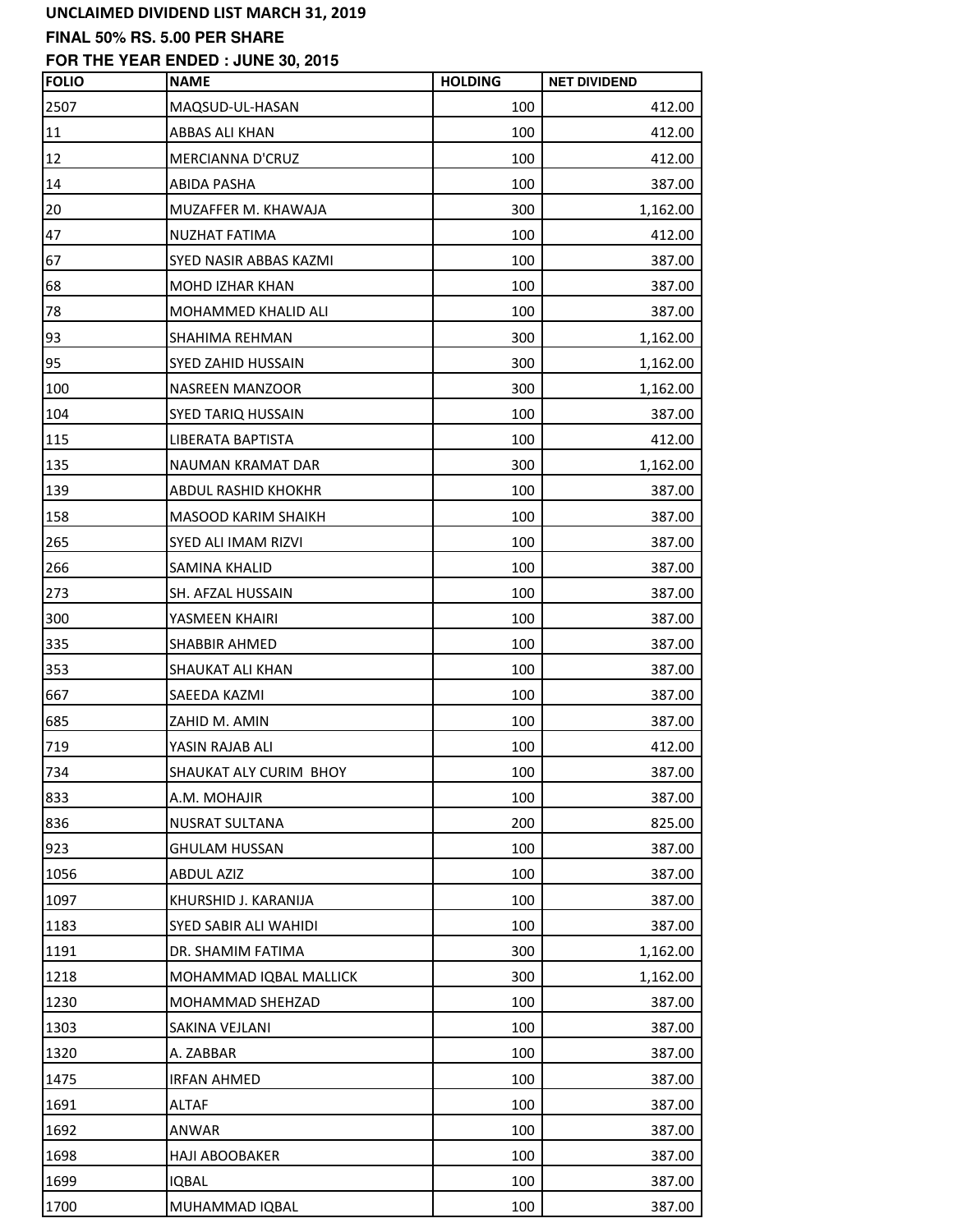## **FINAL 50% RS. 5.00 PER SHARE**

| <b>FOLIO</b> | <b>NAME</b>                | <b>HOLDING</b> | <b>NET DIVIDEND</b> |
|--------------|----------------------------|----------------|---------------------|
| 1707         | IQBAL PARVEZ KAZMI         | 300            | 1,162.00            |
| 1718         | MOHD JAMAL                 | 100            | 387.00              |
| 1749         | RAKHSANDA NUSRAT           | 100            | 387.00              |
| 1804         | KISHWAR JAHAN              | 100            | 387.00              |
| 1805         | FATIMA IMTIAZ              | 100            | 387.00              |
| 1835         | M. ISHRAT HASAN            | 100            | 387.00              |
| 1864         | KHAWJA RIYAZ AHMED         | 100            | 387.00              |
| 1871         | <b>MOHAMMED AMIN</b>       | 200            | 775.00              |
| 1976         | MUZAMMIL HUSSAIN           | 100            | 387.00              |
| 2019         | DR. TAHIR RAOUF            | 100            | 387.00              |
| 2032         | CHAUDRY FAYYAZ AHMED       | 100            | 387.00              |
| 2033         | ANWAR ALI                  | 100            | 387.00              |
| 2040         | ICP A/C MR. ZAHEER MIRZA   | 100            | 387.00              |
| 2137         | <b>ABBAS MAHMOOD</b>       | 100            | 387.00              |
| 2187         | MANZOOR HUSSAIN SIDDIQUI   | 300            | 1,162.00            |
| 2237         | MOHD AFTAB                 | 100            | 387.00              |
| 2293         | SALEEM SAJID               | 100            | 387.00              |
| 2295         | M. NASIR UD DEEN           | 100            | 387.00              |
| 2344         | MAZAHIR MUSTUFA QUERASHI   | 100            | 387.00              |
| 2371         | KHURSHID AKHTAR            | 300            | 1,162.00            |
| 2394         | PARVEEN IQBAL SAEED HASHIM | 100            | 387.00              |
| 2396         | NUSRAT ANSARI              | 100            | 387.00              |
| 2518         | SHAHNAZ BOKHARI            | 100            | 387.00              |
| 2536         | SYEDA IFFAT JABBAR         | 100            | 387.00              |
| 2553         | MOHAMMAD SALIM QURAISHI    | 100            | 387.00              |
| 2611         | SHABANA MOIN               | 300            | 1,162.00            |
| 2670         | ANWAR AHMED MALLIK         | 100            | 387.00              |
| 2794         | <b>MAHER SULTANA</b>       | 100            | 387.00              |
| 2811         | <b>BILQUIS LAKHANY</b>     | 100            | 387.00              |
| 2822         | ABDUL KARIM                | 100            | 387.00              |
| 2846         | <b>ABDUL HAMID</b>         | 100            | 387.00              |
| 2847         | ZAINUL ABDIN               | 100            | 387.00              |
| 2865         | NOORDDIN S. LALANI         | 200            | 775.00              |
| 2871         | <b>ABDUL ALIM</b>          | 100            | 387.00              |
| 2935         | <b>HABIB TAYUB</b>         | 100            | 387.00              |
| 3009         | YUSUF AHMED DADABHOY       | 100            | 387.00              |
| 3362         | <b>RABIA BAI</b>           | 100            | 387.00              |
| 3467         | <b>IDRES</b>               | 200            | 775.00              |
| 3468         | NOOR ALI                   | 200            | 775.00              |
| 3580         | AKBAR ALI                  | 100            | 387.00              |
| 3633         | VAZIR ALI                  | 100            | 387.00              |
| 3850         | KULSUM BEGUM               | 100            | 387.00              |
| 3861         | M.HAMZA SIDDIQUI           | 100            | 387.00              |
| 3863         | KHALID AHMED               | 100            | 387.00              |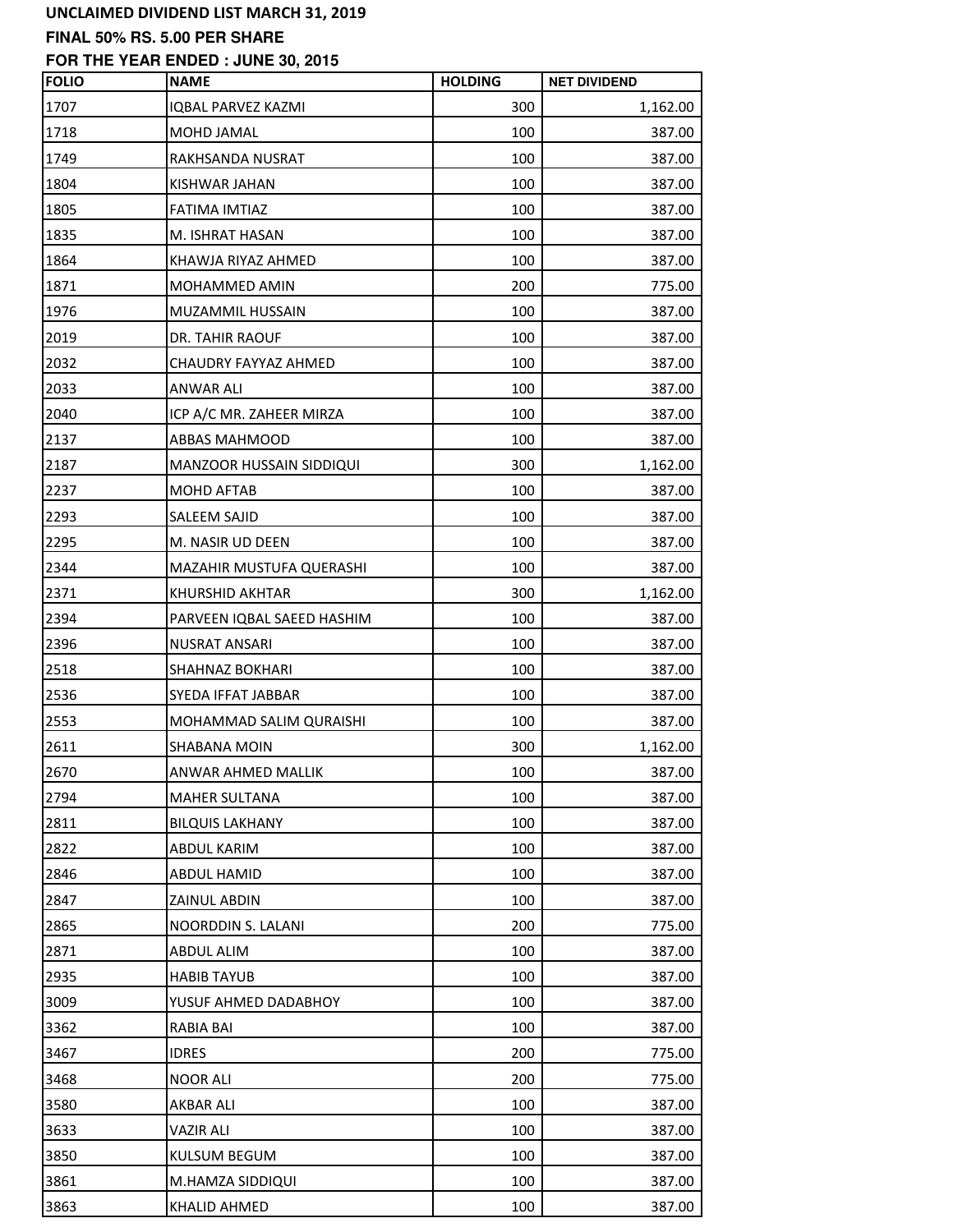## **FINAL 50% RS. 5.00 PER SHARE**

| <b>FOLIO</b> | <b>NAME</b>               | <b>HOLDING</b> | <b>NET DIVIDEND</b> |
|--------------|---------------------------|----------------|---------------------|
| 3902         | MAHMOOD HUSSAIN           | 100            | 387.00              |
| 3935         | ABDUL AZIZ SULEMAN        | 100            | 387.00              |
| 4018         | <b>ASIF</b>               | 100            | 387.00              |
| 4098         | TASNEEM HYDARI            | 300            | 1,162.00            |
| 4175         | YASMIN NASIR              | 100            | 387.00              |
| 4222         | <b>AMINA</b>              | 100            | 387.00              |
| 4518         | <b>AFROZ BANO</b>         | 300            | 1,162.00            |
| 4562         | NAEEMA KHATOON            | 100            | 387.00              |
| 4607         | AZIZA QADIR               | 100            | 387.00              |
| 4643         | <b>TAHIRA WAHEED</b>      | 100            | 387.00              |
| 4684         | KISHWAR ZAHID             | 100            | 412.00              |
| 4723         | SERWAT REHANA             | 100            | 387.00              |
| 4740         | SARTAJ UDDIN QURESHI      | 100            | 387.00              |
| 4750         | <b>FARIDA ABU TALIF</b>   | 100            | 387.00              |
| 4839         | <b>MALIK BASHIR AHMED</b> | 100            | 387.00              |
| 4853         | <b>FAHIM IQBAL</b>        | 100            | 387.00              |
| 4861         | <b>KHALID</b>             | 100            | 387.00              |
| 4905         | <b>NADEEM ALI</b>         | 100            | 387.00              |
| 4922         | <b>SHAMIM BARI</b>        | 300            | 1,162.00            |
| 4930         | MUHAMMAD JAWED            | 100            | 387.00              |
| 4966         | <b>NOOR MOHD</b>          | 100            | 387.00              |
| 5086         | MUHAMMAD ATHAR HUSSAIN    | 100            | 387.00              |
| 5091         | <b>JAVED AKHTAR</b>       | 100            | 387.00              |
| 5104         | <b>RAHAT AMIR</b>         | 100            | 387.00              |
| 5208         | M. IBRAHIM                | 100            | 387.00              |
| 5259         | MUHAMMED AMIN             | 100            | 387.00              |
| 5270         | DR. SUHAIL GULZAR         | 300            | 1,162.00            |
| 5380         | SAMIA TOQEER              | 100            | 387.00              |
| 5382         | MOHD. RAFIQ AWAN          | 100            | 387.00              |
| 5397         | <b>AQILA RASHID</b>       | 100            | 387.00              |
| 5401         | MULLICK MOHAMMAD ISHAQUE  | 100            | 387.00              |
| 5425         | SURAYYA ZUBAIDA           | 100            | 387.00              |
| 5432         | ARIF-UL-ISALM             | 100            | 387.00              |
| 5449         | M. RAFIQUE USMAN          | 100            | 387.00              |
| 5451         | SARWAT ISLAM              | 100            | 387.00              |
| 5598         | <b>NUSRAT ATIQ</b>        | 100            | 387.00              |
| 5607         | S. NIZAMUDDIN AHMED       | 100            | 387.00              |
| 5615         | SAMINA IFFAT              | 100            | 387.00              |
| 5641         | AHSAN NADEEM              | 100            | 387.00              |
| 5757         | MOHAMMED ILYAS QURESHI    | 300            | 1,162.00            |
| 5773         | A. QADIR GALARIA          | 200            | 775.00              |
| 5788         | <b>HUMERA SABRI</b>       | 100            | 387.00              |
| 5795         | RAZIA SULTANA             | 300            | 1,162.00            |
| 5799         | SEEMA YASMIN              | 100            | 387.00              |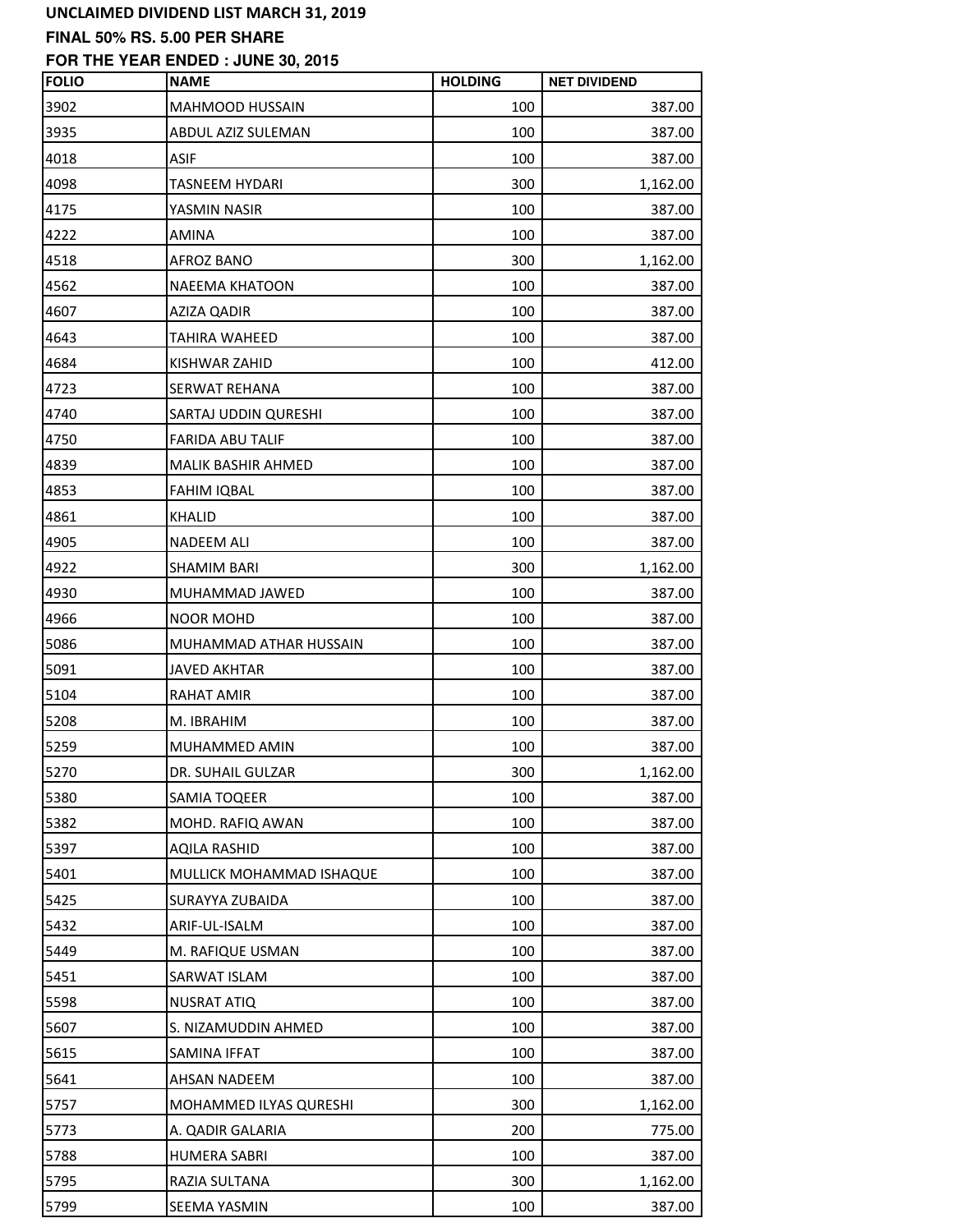## **FINAL 50% RS. 5.00 PER SHARE**

| <b>FOLIO</b> | <b>NAME</b>                | <b>HOLDING</b> | <b>NET DIVIDEND</b> |
|--------------|----------------------------|----------------|---------------------|
| 5865         | SABINA                     | 100            | 412.00              |
| 5867         | <b>AMINA</b>               | 100            | 387.00              |
| 5877         | <b>SHAHNAZ PERVEEN</b>     | 100            | 387.00              |
| 5884         | HUSN-E-ARA NIKHAT HAFIZ    | 100            | 387.00              |
| 5957         | <b>ALI RAZA</b>            | 100            | 387.00              |
| 6015         | KHURSHID UMMAR FAROOQUI    | 100            | 387.00              |
| 6064         | <b>MOHAMMAD RAZA</b>       | 100            | 387.00              |
| 6067         | <b>ABDUL MALIK</b>         | 100            | 412.00              |
| 6099         | <b>FAZAL ELHAI</b>         | 100            | 387.00              |
| 6138         | <b>KULSUM GANNY</b>        | 100            | 387.00              |
| 6503         | ABDUL RAHIM                | 100            | 387.00              |
| 6887         | YASMIN IQBAL               | 300            | 1,162.00            |
| 6944         | MUHAMMAD AKBAR SAEED       | 100            | 387.00              |
| 6953         | MOHD MAHFOOZUL BARI        | 100            | 387.00              |
| 6990         | <b>ABBAS ALI</b>           | 300            | 1,162.00            |
| 6998         | <b>NAZIR AHMED</b>         | 100            | 387.00              |
| 7032         | HINA M. ILYAS              | 100            | 387.00              |
| 7286         | <b>HASAN ABBAS</b>         | 200            | 775.00              |
| 7388         | SHAKIR ISHTIAQ             | 100            | 387.00              |
| 7521         | MUSSARAT IQBAL QURESHI     | 100            | 387.00              |
| 7524         | ABBASIA BEGUM              | 100            | 387.00              |
| 7535         | KANEEZ FATMUA              | 100            | 387.00              |
| 7630         | SHAKIR ZAMIR SIDDIQI       | 100            | 387.00              |
| 7768         | SAFDAR HUSSAIN             | 100            | 387.00              |
| 7780         | <b>GIRDHARI LAL</b>        | 100            | 412.00              |
| 8166         | SHAKEEL AHMED              | 100            | 387.00              |
| 8247         | JAMALUD DIN QURESHI        | 100            | 387.00              |
| 8289         | MASROOR A. SIDDIQUI        | 200            | 775.00              |
| 8293         | SHEIKH MOHAMED IQBAL WALLY | 100            | 387.00              |
| 8294         | RAISA BEGUM                | 100            | 387.00              |
| 8300         | MOHAMMED NAEEM             | 3,000          | 12,375.00           |
| 8322         | SHARFUDDIN AHMED           | 100            | 387.00              |
| 8342         | SHAFIQ MOHAMMAD KHAN       | 100            | 387.00              |
| 8370         | <b>FEROZE ANWAR</b>        | 100            | 387.00              |
| 8402         | MAQSOOD ALI KHAN           | 100            | 387.00              |
| 8495         | SAKINA BANOO RAZA HUSSAIN  | 300            | 1,162.00            |
| 8515         | <b>QURATUL-AIN</b>         | 100            | 387.00              |
| 8559         | MARIAM HAJI AHMED          | 100            | 387.00              |
| 8632         | AFZAL HUSSAIN              | 100            | 387.00              |
| 8634         | M.A. RASHID ANSARI         | 100            | 387.00              |
| 8676         | KHURSHEED ANWAR            | 100            | 387.00              |
| 8692         | <b>FAROOQ ISMAIL</b>       | 100            | 387.00              |
| 8693         | HABIB AHMED KHAN           | 100            | 387.00              |
| 8737         | MOHD. TARIQ                | 200            | 825.00              |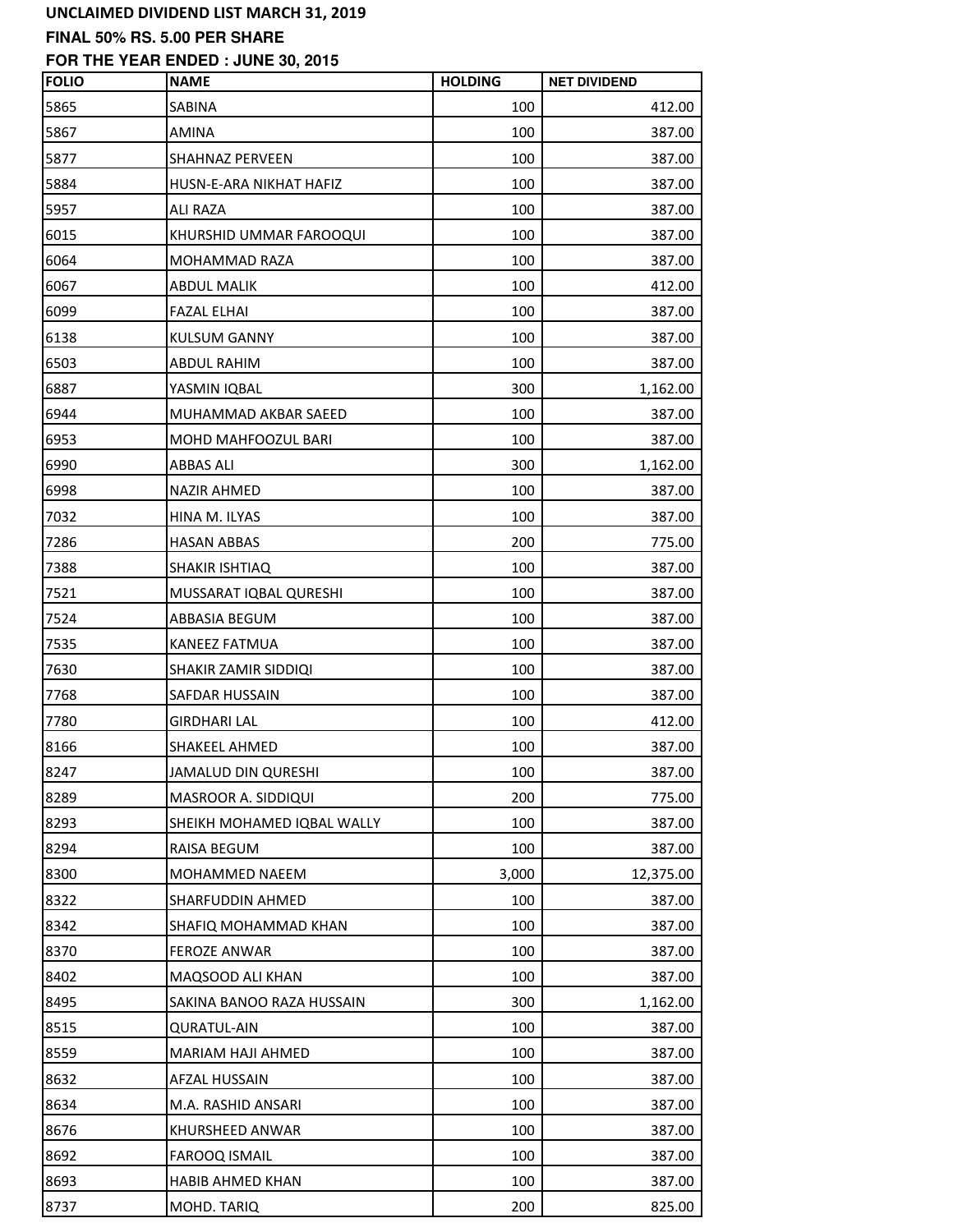# **FINAL 50% RS. 5.00 PER SHARE**

| <b>FOLIO</b> | <b>NAME</b>               | <b>HOLDING</b> | <b>NET DIVIDEND</b> |
|--------------|---------------------------|----------------|---------------------|
| 8810         | <b>KHALIL KHAN</b>        | 100            | 387.00              |
| 8993         | <b>HASHIM</b>             | 100            | 387.00              |
| 8994         | <b>JAFFRI</b>             | 100            | 387.00              |
| 8995         | RUKHSANA SALEH MOHD       | 100            | 387.00              |
| 8996         | SHAHNILA UMER ISMAIL      | 100            | 387.00              |
| 8997         | SABRA SHAFI MOHD          | 100            | 387.00              |
| 9407         | <b>HUMAYUN SADIQ</b>      | 100            | 387.00              |
| 9468         | <b>MALIK NAZ</b>          | 300            | 1,162.00            |
| 9471         | ASIF GHULAM MOHD          | 100            | 387.00              |
| 9512         | MAJOR NADEEM AHMAD (RETD) | 100            | 387.00              |
| 9574         | HAJIYANI AISHA            | 200            | 775.00              |
| 9735         | M. OSMAN VOHRA            | 100            | 387.00              |
| 9742         | AMIRALI MACKWANI          | 100            | 387.00              |
| 9778         | UBAIDULLAH PIRACHA        | 100            | 387.00              |
| 10070        | MANSOOR ALI W. PIRALI     | 300            | 1,237.00            |
| 10492        | <b>FARHAT KHAN</b>        | 100            | 387.00              |
| 10495        | AMIRALI MACKWANI          | 100            | 387.00              |
| 10519        | <b>ABDUL SATTAR</b>       | 300            | 1,237.00            |
| 10564        | MR. ALI ASGHER RAJANI     | 100            | 400.00              |
| 10611        | M. AHMED SHAMSI           | 300            | 1,162.00            |
| 10647        | MOHAMMAD SADIQ            | 100            | 387.00              |
| 10651        | <b>NADEEM KHALID</b>      | 100            | 387.00              |
| 10654        | <b>ABDUL BARI FAROOQI</b> | 200            | 775.00              |
| 10659        | SHEIKH MOHAMMAD SHAFI     | 100            | 412.00              |
| 10669        | SYED IKRAM ALI            | 600            | 2,325.00            |
| 10673        | SHAMSHAD ALI              | 200            | 775.00              |
| 10766        | ZIA UDDIN AHMED           | 100            | 387.00              |
| 10821        | MOHAMMAD ZAKARIYA         | 100            | 387.00              |
| 10892        | ASHFAQ AHMAD MIAN         | 800            | 3,300.00            |
| 10895        | <b>SHAMIM AHMED</b>       | 100            | 387.00              |
| 10902        | FEROZE AHMED KATHURIA     | 200            | 775.00              |
| 10903        | <b>NARGIS FEROZE</b>      | 500            | 1,937.00            |
| 10904        | ADNAN AHMED FEROZE        | 100            | 387.00              |
| 10923        | MUHAMMED ABDUL WAHAB      | 900            | 3,487.00            |
| 10955        | TAHIRA BEGUM              | 100            | 412.00              |
| 11061        | NIDA JAN MOHD             | 100            | 387.00              |
| 11074        | KASSIM ALI MANDVIWALA     | 200            | 775.00              |
| 11075        | SULTAN ASHRAF KHAN        | 200            | 775.00              |
| 11077        | <b>FAREED IQBAL</b>       | 1,000          | 3,875.00            |
| 11099        | <b>RIAZ RAZI</b>          | 100            | 412.00              |
| 11100        | TAHIR IQBAL               | 100            | 412.00              |
| 11129        | MOHAMMED ASHRAF           | 100            | 387.00              |
| 11160        | ABDUL HAKIM               | 100            | 387.00              |
| 11161        | NAJMUL ISLAM              | 100            | 387.00              |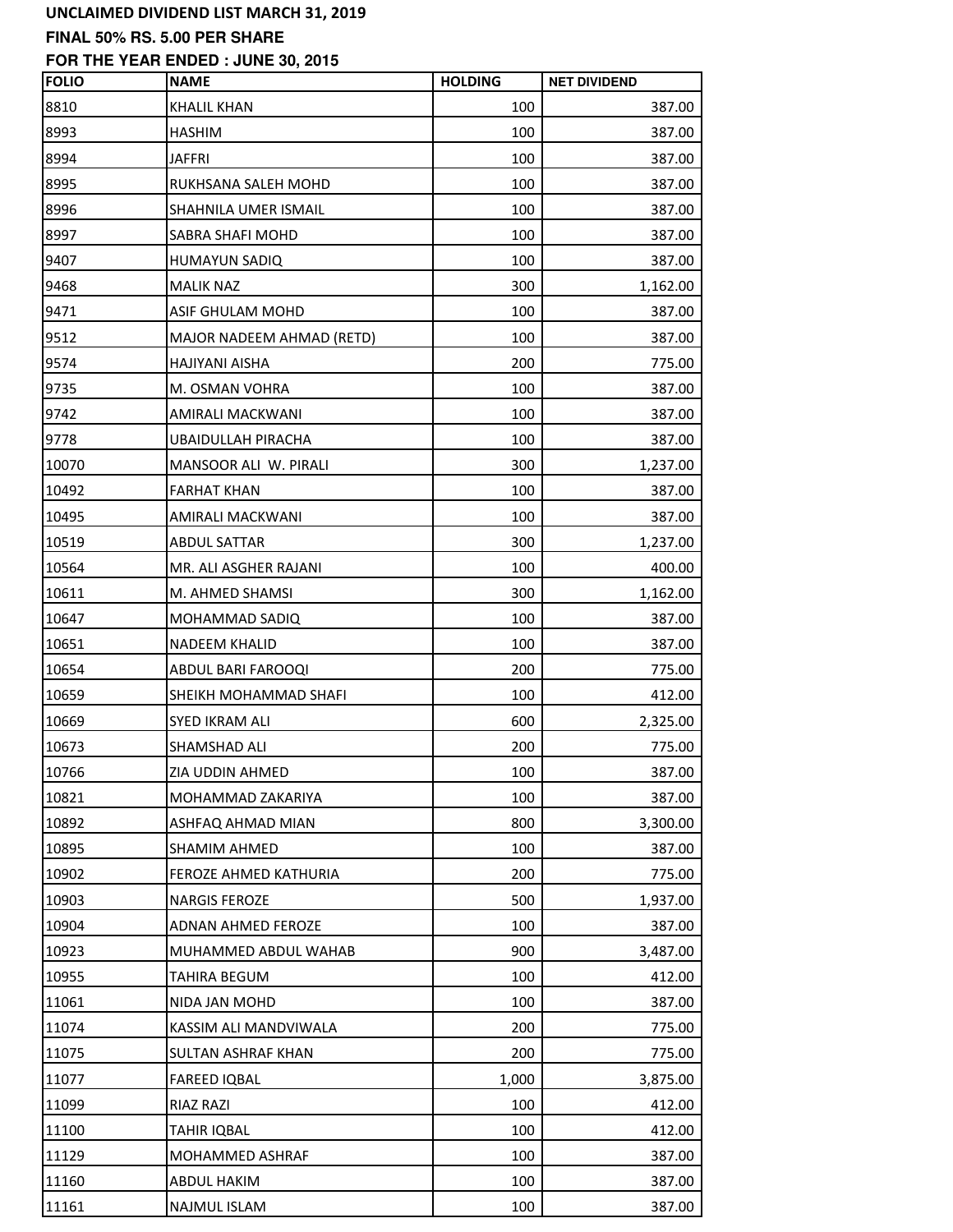### **FINAL 50% RS. 5.00 PER SHARE**

| <b>FOLIO</b> | <b>NAME</b>                | <b>HOLDING</b> | <b>NET DIVIDEND</b> |
|--------------|----------------------------|----------------|---------------------|
| 11167        | AQEEL HAJI KARIM DADA      | 100            | 387.00              |
| 11173        | MOHD JAMIL                 | 100            | 387.00              |
| 11180        | MIAN ATHAR MAHMOOD         | 100            | 387.00              |
| 11188        | <b>GHOUS MOHAMMAD</b>      | 100            | 387.00              |
| 11212        | S.M.ABDULLA                | 200            | 775.00              |
| 11229        | MUHAMMAD SHAMIM ASHRAF     | 100            | 387.00              |
| 11237        | ZEBA                       | 1,800          | 6,975.00            |
| 11243        | <b>SUMAIYA KHALID</b>      | 200            | 775.00              |
| 11266        | <b>FURQAN</b>              | 100            | 387.00              |
| 11270        | KHWAJA NAEEM SAEED         | 500            | 1,937.00            |
| 11285        | M.AMIN MOTI WALA           | 200            | 775.00              |
| 11290        | MOHAMMAD ABDUL QADIR       | 200            | 775.00              |
| 11293        | AZIZ DAWOOD SALEH          | 200            | 775.00              |
| 11303        | HAFEEZ-UR-REHMAN           | 100            | 412.00              |
| 11312        | NILOFER PARVEZ             | 100            | 387.00              |
| 11313        | MOHAMMAD ANWAR MOOSANI     | 200            | 825.00              |
| 11329        | <b>SYED AMIR YAQUB</b>     | 200            | 775.00              |
| 11331        | SURAYYA ZUBAIDA            | 200            | 775.00              |
| 11340        | SHEIKH ZAMIR-UL-HAQ        | 200            | 775.00              |
| 11394        | HAJI A. KARIM              | 200            | 825.00              |
| 11402        | <b>GHAZI MOHAMMAD</b>      | 200            | 775.00              |
| 11406        | <b>FAUZIA TAHIR</b>        | 100            | 387.00              |
| 11426        | S.ZULFAQAR-UL-HASNAIN      | 100            | 387.00              |
| 11429        | YASMEEN                    | 100            | 387.00              |
| 11432        | <b>HAMEEDA KHATOON</b>     | 2,000          | 8,250.00            |
| 11452        | <b>HALIMA KHATOON</b>      | 100            | 387.00              |
| 11456        | RANA MUHAMMED ZAFAR        | 100            | 387.00              |
| 11458        | SHAKRA BEGUM               | 300            | 1,162.00            |
| 11460        | <b>ALI BASHIR</b>          | 100            | 387.00              |
| 11497        | FIROZA HAROON HABIB KATIA  | 200            | 775.00              |
| 11536        | AZIZ AHMED DAWOOD          | 1,200          | 4,650.00            |
| 11539        | SANAULLAH QURESHI          | 500            | 2,062.00            |
| 11541        | <b>SAEED AKRAM</b>         | 500            | 1,937.00            |
| 11575        | AL ABDULMALEK RAJWANI      | 1              | 4.00                |
| 11588        | MUHAMMAD NOOR-E-ARSHI KHAN | 1              | 4.00                |
| 11589        | SAAD AMANULLAH KHAN        | 1              | 4.00                |
| 11590        | ALLA ELDIN MOUSTAFA IMAM   | 1              | 4.00                |
| 1024         | SYEDA REHANA SULTANA RIZVI | 300            | 1,162.00            |
| 1141         | SALMA HAJI KASIM           | 100            | 387.00              |
| 2035         | <b>GHULAM MUSTAFA RANA</b> | 100            | 387.00              |
| 2153         | <b>KAMRAN</b>              | 100            | 387.00              |
| 2328         | NAVEEDA TABBASUM           | 100            | 387.00              |
| 3579         | TARIQ AZIZ                 | 100            | 387.00              |
| 3772         | SALEEM                     | 100            | 387.00              |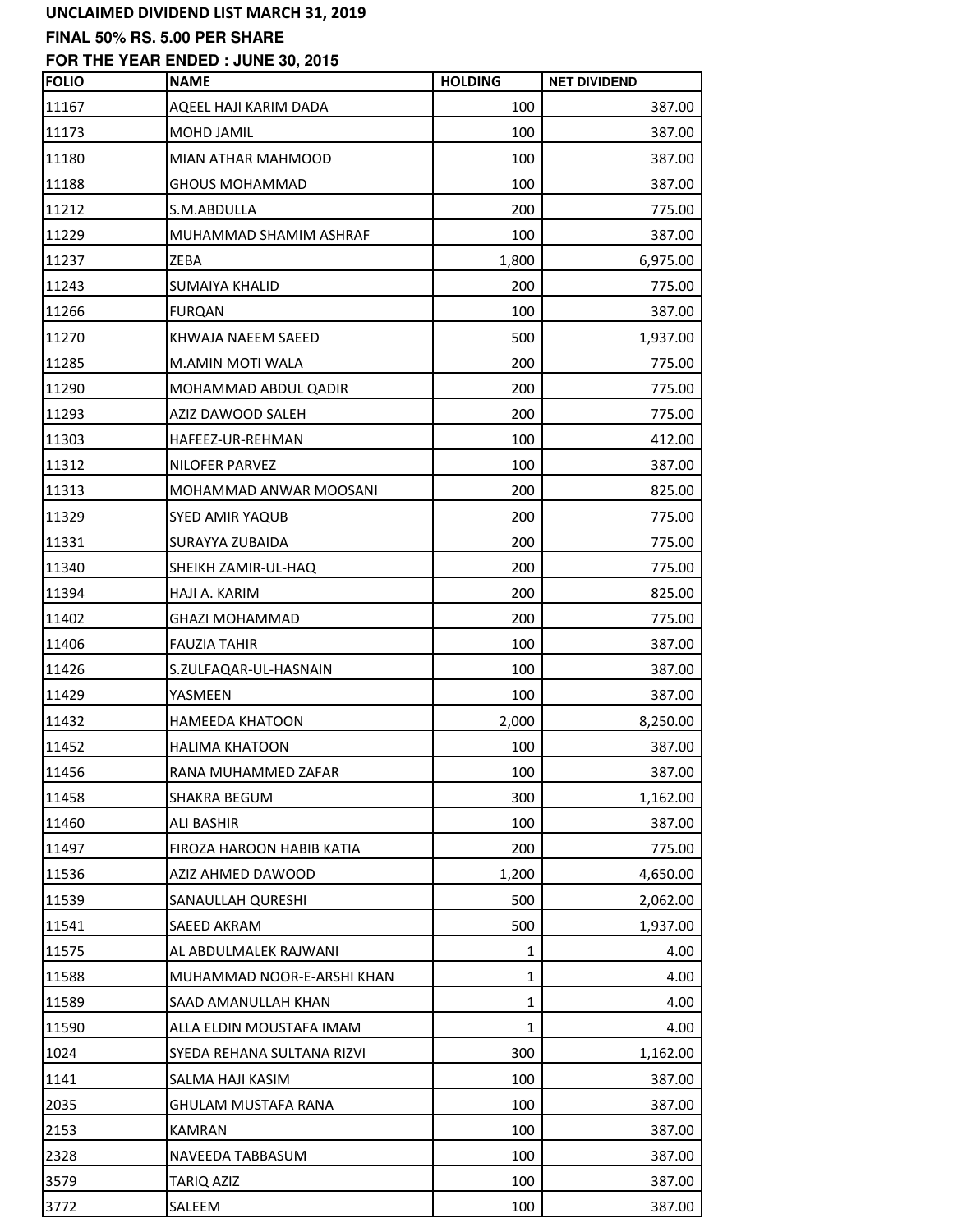# **FINAL 50% RS. 5.00 PER SHARE**

| <b>FOLIO</b> | <b>NAME</b>                 | <b>HOLDING</b> | <b>NET DIVIDEND</b> |
|--------------|-----------------------------|----------------|---------------------|
| 3880         | ZAIBUN-NISA                 | 300            | 1,162.00            |
| 4561         | <b>ROSHAN</b>               | 200            | 775.00              |
| 5613         | <b>FAHIM AHMED</b>          | 100            | 387.00              |
| 5677         | <b>RUKHSANA</b>             | 100            | 387.00              |
| 5786         | SYED ABDUL NASIR            | 100            | 387.00              |
| 5801         | ABDUL RAUF KHAN             | 100            | 387.00              |
| 5916         | <b>HUSSAIN ALI</b>          | 100            | 387.00              |
| 8277         | KAHKASHAN SULTANA           | 100            | 387.00              |
| 8318         | <b>MANZUR AHMAD</b>         | 100            | 387.00              |
| 8516         | SAMEER                      | 100            | 387.00              |
| 8641         | MUHAMMED RAFI BHATTI        | 100            | 387.00              |
| 10556        | MUHAMMAD AZIMULLAH          | 200            | 775.00              |
| 10581        | FAIYAZ HUSAIN SIDDIQI       | 100            | 387.00              |
| 10637        | MOHAMMAD QASIM MULLAH       | 300            | 1,162.00            |
| 10958        | SHABBIR AHMED SHAKIR        | 400            | 1,650.00            |
| 11067        | HUSSAIN ADAM                | 100            | 387.00              |
| 11387        | SYED MUHAMMAD AHSAN         | 100            | 387.00              |
| 11410        | <b>ASLAM KHALIQ</b>         | 100            | 387.00              |
| 11435        | MUSHTAQ AHMAD KHAN FCA      | 200            | 775.00              |
| 00208-10831  | <b>NARGIS SHAHIDA</b>       | 1              | 4.00                |
| 00208-26134  | MUHAMMAD ZEESHAN            | 1              | 4.00                |
| 00307-7124   | SYED YASIR BUKHARI          | 100            | 412.00              |
| 00307-55479  | GHAZALA IMRAN               | 1              | 4.00                |
| 00364-121978 | SALEEM AKBER ALI SOBHAWARIA | $\mathbf{1}$   | 4.00                |
| 01552-79403  | ZAHRA SAQUIB LOAN           | 200            | 824.00              |
| 01651-6024   | SYED SHAH NAZIR AHSAN       | 200            | 825.00              |
| 01826-64204  | IMRAN AHMAD RANA            | 100            | 412.00              |
| 03038-6035   | AZIZ                        | 100            | 412.00              |
| 03087-44098  | MUHAMMAD ASIF               | 300            | 1,237.00            |
| 03244-61803  | SAMANA NADEEM(SNN)          | 100            | 412.00              |
| 03277-3499   | AKHTAR HUSSAIN              | 1              | 4.00                |
| 03277-15355  | EJAZUL HAQ SIDDIQUI         | 200            | 775.00              |
| 03277-27269  | NAEEM MUHAMMAD IQBAL        | 100            | 436.00              |
| 03277-62406  | ABDUL GHAFFAR BEGAWALA      | 2              | 8.00                |
| 03277-64107  | ZUBIEDA                     | 300            | 1,238.00            |
| 03277-66289  | <b>NASIM AKHTAR</b>         | 1              | 4.00                |
| 03277-68308  | MOHAMMAD OVAIS              | 1              | 4.00                |
| 03277-79496  | <b>FAZAL AHMED</b>          | 2              | 8.00                |
| 03277-82160  | GHULAM MUHAMMAD DEVANI      | 200            | 774.00              |
| 03525-72129  | SHEIKH ENAM ILAHI PARVEZ    | 5              | 20.00               |
| 04085-8282   | MUHAMMAD SALIM              | 2              | 8.00                |
| 05116-12924  | TARIQ AZIZ-068042           | 1              | 5.00                |
| 06445-853    | MOHAMMED MOHSIN             | 29             | 113.00              |
| 06445-33565  | RIAZ UN NISA                | 5              | 22.00               |